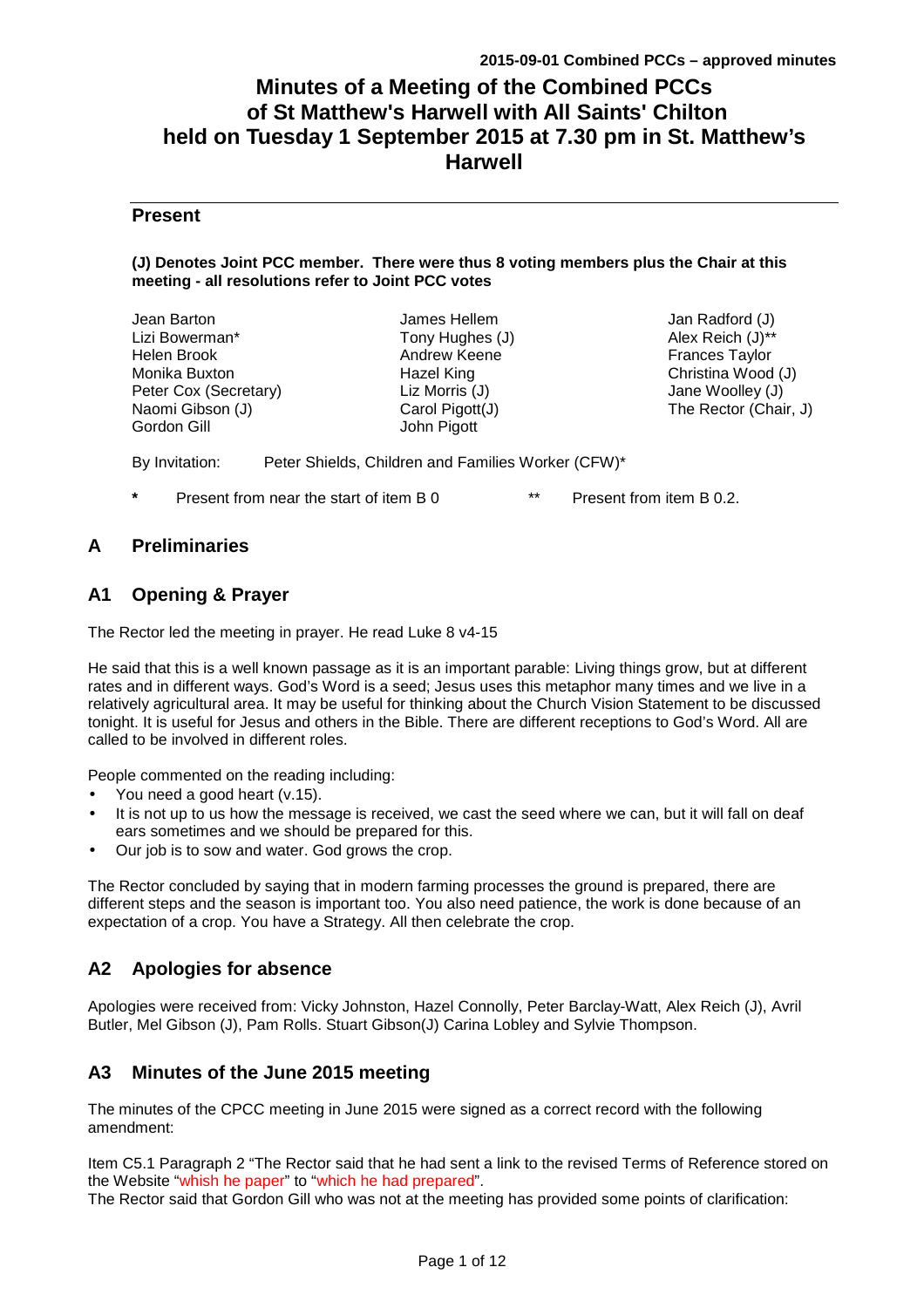- Item C3.3: Gordon Gill also attended the Safeguarding course.
- Item C7.1: Gordon Gill chaired the Deanery Synod meeting as Lay Chair of the Deanery.
- Item C7.2: Gordon Gill provided some background to the Science Missioner to Harwell Campus. The Rector said that the exact lines of responsibility are debateable. The Rector gave a brief biography of Jennifer Brown who is performing this role. It is part of the Deanery Pan to reach out to the Science Community; the duration of the post depends on funding. Gordon Gill said that the Missioner's stipend is funded from an individual gift and it is possible funding will be extended. This area is significant locally due to the other Science Communities in Milton Park and Culham as well as Harwell Campus.

# **A4 Actions / Matters arising**

Paper B refers (reproduced here with additional information provided at the meeting):

### **Carried forward from earlier meetings:**

#### **Item 4d: Combining Groups When Short of Helpers**

**ACTION**: Safeguarding Officer to send DBS list (of checked people in the Benefice) to the Children and Families Worker.

**STATUS:** The Safeguarding Worker has sent a list of DBS checked people in the Benefice to the Children and Families Worker.

#### **Item 4e: DBS Checks for Children's Group Leaders and Safeguarding of Vulnerable Adults**

**ACTION:** Once found (in office) the list will be logged in a secure database and forwarded to Safeguarding Officer.

**STATUS:** The Rector reports that he and the Church Administrator are planning to modify the structure of the member records in the database to be able to record this information. They have not yet had a chance to look at this, but it is on the agenda, along with other database-related matters. The Rector added that this was in hand.

#### **Item B4 World Mission (See also item B4 below)**

**ACTION:** Rector and Church Administrator to clarify in the Newsletters that the new World Mission Group is in addition to the old Mission Prayer Group which is continuing.

The Rector added that this would be included with a World Mission update. It was stated that the words "new" and "old" should not be used. Helen Brook added that the prayer group was not meeting as often, they would see if the group wanted to continue meeting

### **From June 2015 Meeting:**

### **C 3.1 Annual Review of Safeguarding Policy**

**ACTION:** Rector and Church Wardens to sign the Safeguarding Policy **STATUS:** All have signed the policy **– Complete** 

### **C 3.2 Safeguarding Good Practice Guides / Safeguarding of Vulnerable Adults**

**ACTION:** Safeguarding section on website, Safeguarding Process Flowchart to be produced, Paper copies of both guides to be distributed to group leaders.

**STATUS:** The Safeguarding Officer reports that a Safeguarding Area has been created on the Church website. It can be found at News and Features>Procedures>Safeguarding.

The Safeguarding Officer hasn't produced the Safeguarding Process Flowchart yet but when she has it will go on the Safeguarding section of the Church website.

Paper copies of the Good Practice Guide for Children and Young People have been given to the Children and Families Worker and paper copies of the Good Practice Guide for Vulnerable Adults have been given to Pam Rolls for them to distribute to group leaders.

### **C3.3 Safeguarding Training and CPASS Course**

**ACTION:** Rector to discuss obtaining CPASS Safeguarding Course DVDs and Workbooks with Pam Rolls and CFW.

**STATUS**: The Safeguarding Officer has discussed obtaining a copy of the CPASS Safeguarding Course DVD with workbook with Pam Rolls and Peter Shields and both agreed it would be a useful resource so she has purchased a copy. Peter, Pam and Heather House, Deputy Safeguarding Officer, are all aware we now hold a copy. At the moment the Safeguarding Officer has it but it can be held in the Church Office if preferred.

The Rector added that this was complete.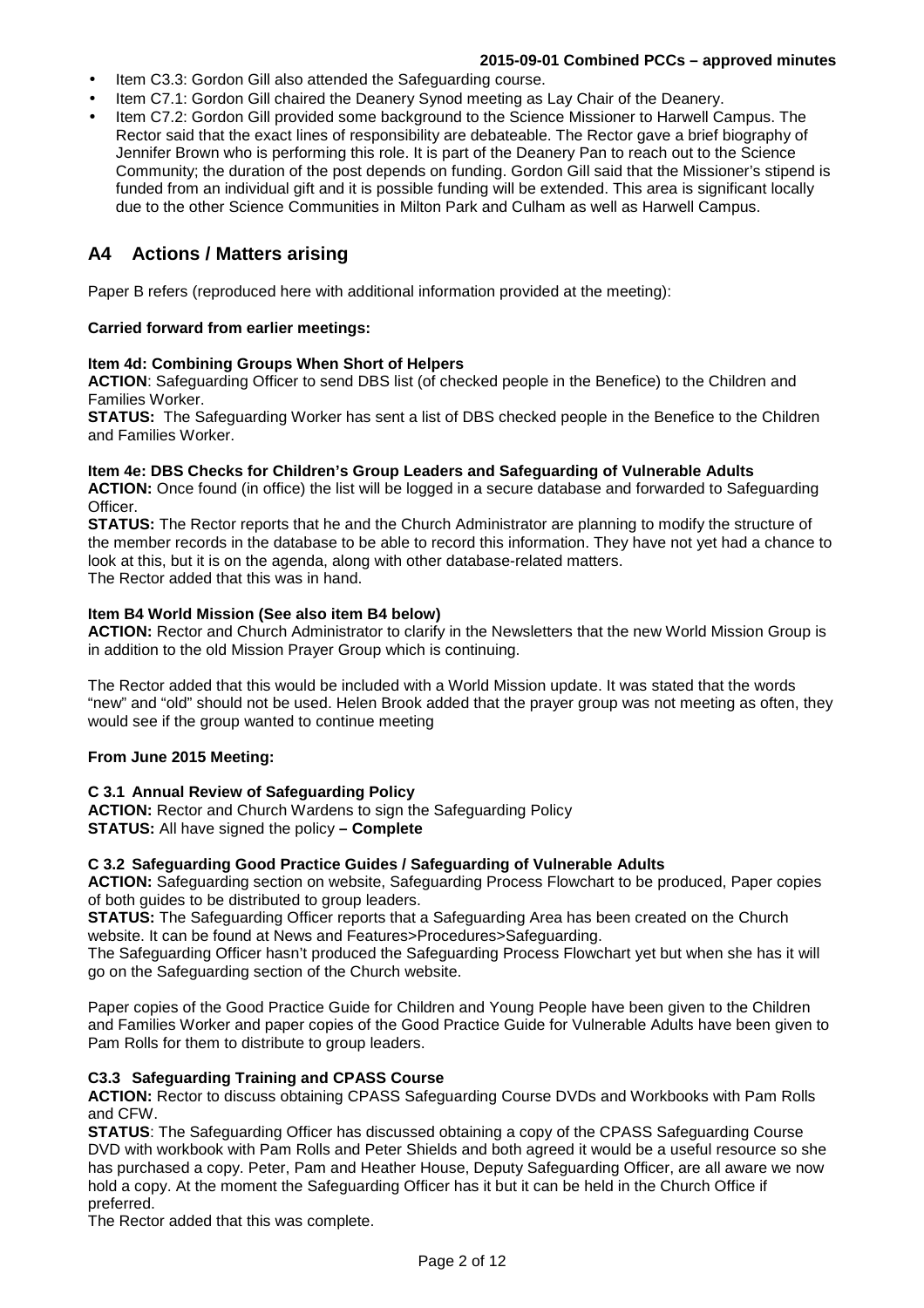## **C 5.1 Progress on Modified Terms of Reference**

**ACTION:** In advance of the next JPC meeting, Rector to talk to the relevant sub-committee chairs and to email JPCC members to ask for any comments on the TORs. **STATUS:** Item on September 2015 Agenda

## **C6 Governance and Reducing the Burden of PCC Meetings**

#### **ACTION: Joint Budget proposal**

**ACTION**: Specific responsibilities of Church Post-Holders to be worked on. It was suggested that this matter should remain open for review at a later date.

The Secretary stated that there was an additional item from the June 2015 meeting.

#### **C 4.1 Renewal of Alex Reich's Authorisation to Preach**

**ACTION:** The Secretary to write to the Deanery confirming the renewal and to Alex Reich thanking him for his work and informing him of the approved extension.

**STATUS:** The Secretary has written both letters.

# **B Mission Strands**

# **B 0 Mission Statement**

Paper F refers: A Mission Statement and Conceptual Framework for Harwell and Chilton Churches

The Rector had circulated this paper, he apologised that this was not long before the meeting. He proposed that the paper was discussed in two parts.

#### **B 0.1 Mission Statement**

The Rector said that the paper introduces the idea of a mission statement. All organisations have a mission, though an explicit statement may not be made or widely understood. He thinks it would be useful for us to unite around an explicit statement. There is so much around it is easy to be pulled off course. We can also spend too long on the wording of the statement. The PCCs have spent time on this over the last few months and he hoped that the meeting could come to an agreement on the wording.

Discussion ensued including:

- There are several mission statements in the paper including (page 2) " Growing God's Church wider, deeper and closer", and (page 4) "To grow God's Church in Harwell and Chilton wider, deeper and closer by serving the community, evangelising the crowd, discipling the congregation and sending the committed". We need to be clear which one we will use, all are variations on a theme. At this point we are looking at the first one. The second is an expanded mission and strategic approach.
- To be of any value the mission statement must be something the whole body of the Church can understand and support as well as the PCC. We should not rush ahead with different wordings as people will wonder which the right wording is and disengage, or be distracted by the different diagrams. We should settle on something compatible with the purpose of having a statement and get commitment. We may agree with these concepts but the wider church will not be interested. Once we have settled on the wording we need to relate it to the strategic approach tasks.
- There was concern that we may spend time and effort discussing the wording and put no effort into the next important stage of mission and strategic planning which is relating it to what we do. So if the meeting is comfortable with the wording we should agree now. The Rector and others agreed.
- A church in Reading has a new vision and every member of the congregation can tell you what it is. They know what they are doing and where they are going.
- This process of informing the body of the churches started with the original card distributed with this statement which followed on from the sermons. This should be repeated once the statement is agreed. Communication is where we fall down. Communication from the PCC meetings to the wider church means people are interested and on board. The Rector agreed.
- The mission statement is for the whole church, the strategy is for the PCC and Senior Leadership team.
- There was some discussion if "Growing God's church" should be "to grow" instead as we are fellow workers with God. The Rector referred to 1 Corinthians 3v6. "I planted the seed, Appollos watered it but God has been making it grow". Others said that "growing" could be read both ways: us or us and God. The meeting concluded that either "Growing" or "To grow" was acceptable.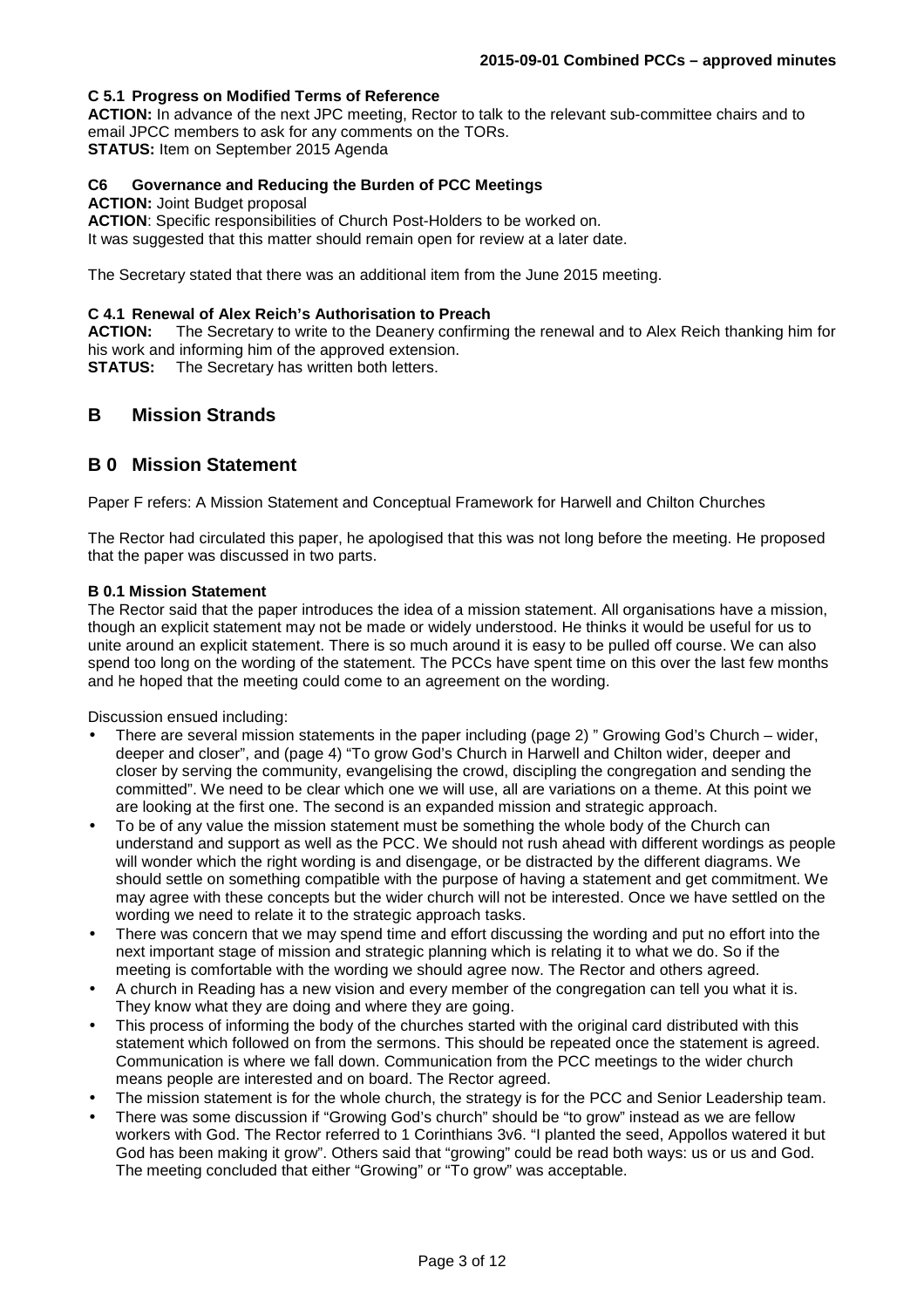**RESOLUTION**: The Joint PCC adopts the Mission Statement "Growing God's Church – wider, deeper and closer". **PROPOSED: RECTOR CARRIED UNANIMOUSLY** 

## **B0.2 Conceptual Framework**

The Rector has talked over an idea (described in the paper) originated by Rick Warren with the Senior Leadership Team. It sees the church and the population it is in as concentric circles, each with a different degree of commitment and contact. It is an approximation, but he commended it to the meeting. It is summarised by these diagrams:



The activities in the second diagram are associated with the groups of people in the first diagram. They are not exclusive but are the predominant or primary activity or strategic priority, e.g. the Holiday Club has people from "the crowd" helping out. As people get more committed and move towards the centre they go out in service towards the outer circles.

Discussion ensued and comments were made under these broad headings, including:

#### **The Need for a Strategy.**

- If you are in business or organisation you have a strategy to achieve something and people are hired to fulfil the needs. It is the work of God to grow the Church. In church we have people already you find out what gifts they have and enthuse them to take their part.
- The Rector said that we may recruit or employ people. The church has some similarities to an organisation and a business. Jesus had a strategy: Jesus then He and his disciples worked, gathering a crowd, healing then teaching.
- Jesus knew what God wanted at each stage of His life but did not have a strategy for His whole life from age 12 to 33. He didn't plan far ahead, He took as God led.
- The Rector replied that in general growing churches have a strategy; Churches that prioritise numerical growth are more likely to see numerical growth. He accepts that God gives the growth.

Rick Warren uses a surfing analogy: God gives waves but we have to get on the waves and have to be ready for them by training and having the right equipment.

Engineering is a less good analogy as you gather all of the components and put them together. Gardening is a better analogy as it is messier and reactive but you can still design and plan and get supplies. There is a compromise between proactivity and reactivity. You still plan and budget such as Mission Action Plans (MAPs). This is being encouraged at Deanery and every level.

- In a corporate business you have a vision and the mission is how you go about it. It can get confused. Strategy is part of MAPs. All churches are being encouraged to have a MAP by the Archdeaconry and Diocese. The Church is a generation away from closing. Rural churches could go in 10 years so growth is the key for the future of the Church. It has been found across the Church of England that Churches committed to growing do grow.
- If you work on a strategy you know who to reach and how. You can get hung up on the detail so it should be used as a guide to who are we reaching, how we meet their needs and give them the Good News and experience God's love so they get drawn in. It is good to have a framework and measurement of what is being done and how well, else you can spend money and peoples' time and not get anywhere. "Strategy" is an unfortunate word but it is good to have one.
- In the past we would have had a different model of forming a strategy. Now we have this model but have produced a similar diagram.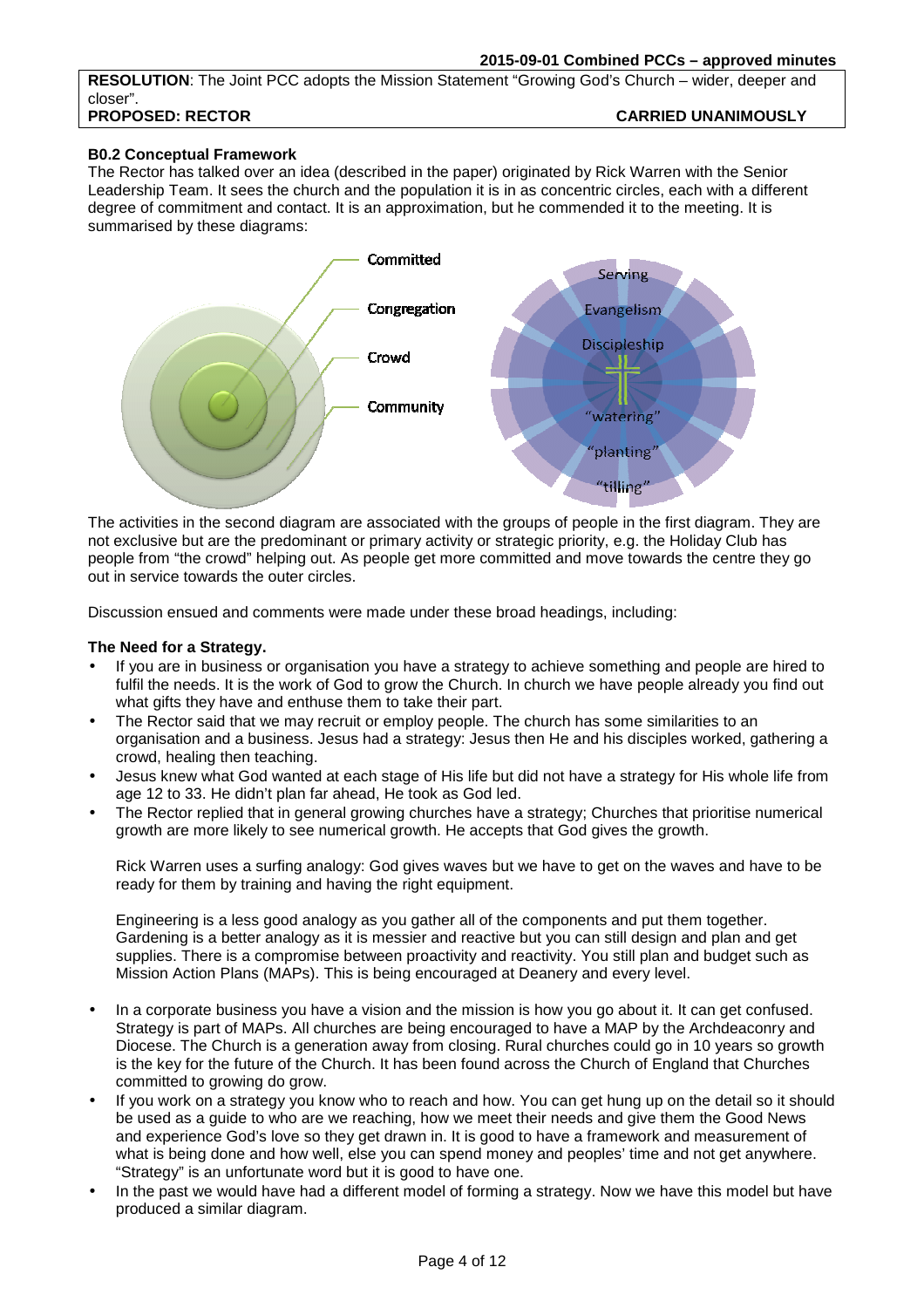- This has been done before but nothing has been done with the results, including a report composed in 2003 - nothing has changed in the 12 years since.
- A strategy is not a superimposed set of tasks but to analyse what you are doing. A structure can express what you have.

## **How Flexible the Concept and Strategy should be**

- There is a difficulty in going from a short mission statement to the longer statement on page 4 which says how we are going to do it. This is better done with freer text. The Rector said we should concentrate on the statement "To grow God's Church in Harwell and Chilton wider, deeper and closer by serving the community, evangelising the crowd, discipling the congregation and sending the committed
- This statement is not really a strategy as it is still very general and indeed almost self evident if you know the texts about the great commission. Also, clear cut diagrams can be misleading because they seem to imply sharp boundaries when in reality they are more blurred e.g. between 'Congregation' and 'Crowd'. .
- A mission statement is clear as it is a one sentence statement of where you are looking to get to. A Strategy is an active plan of how we intend to get there. If you put an action plan into a firm shape it can look as though it is very precise e.g. the bands in the diagram. An action plan is more free forming.
- It is like dropping a stone into a puddle, the rings grow until they meet other rings and it goes into chaos, a plan may need to change as it interacts with other activities or circumstances.
- The Rector said that for example a rainbow is actually a continuous spectrum but we do quote specific colours as a helpful concept.
- It depends how strictly it is adhered to sometimes God does not work in the way we expect. It is how we serve, love and care for people. If we plot things out and what happens does not fit we will need to change. We should listen to God's plan for the environment. As long as it is not too strict it is acceptable
- An action plan is preferable to a strategy and rigid circles but you could improve it. An action plan is needed. It is no use just having a mission statement.
- The diagrams should be soft focus with no rigid lines.
- The framework could either be set in stone or revised at intervals Similar to an ongoing 5 year plan that is reviewed and revised annually.
- Someone was uncomfortable with the detail but agreed with the underlying concept.

## **The Language Used in the Paper and Communication to the Wider Church**

- The rings in the two circular diagrams correspond: The "crowd" is best served by Evangelism / Mission, the "congregation" is best served by Discipleship and so on. There was some agreement to this.
- The terms have been explained well and they agree with the concept. The wording is difficult to understand without explanation; would it make sense to the wider church? Are there other ways to do a strategy than Rick Warren's diagrams and the accompanying items? The Church can get jargonistic in the same way as other specialist areas.
- The vocabulary used changes and this can confuse those not intimately involved with the process. "fringe" was used a while ago. What does "crowd" mean? It can get very unclear.
- The concept of rings is a good idea but people could struggle with it as people are in different journeys inward. The lines of people's journeys of faith are wavy not straight.
- The Conceptual Framework is fine but the words used may be difficult to understand. Once we start deciding what to do and talking to more people it will become clearer why it is useful.
- It is sensible to keep to well known terms.
- Evangelical Alliance research estimates that 20% of the population consider themselves as Christian i.e. in the "congregation" but only 2% consider themselves committed. The "crowd" attend events such as Remembrance Sunday. Then there is the "community".
- Someone was happy to use concept but not the wording in the final box. The Rector said that he was prepared to not use the specific wording but commended use of the concentric circles diagrams.
- In business a strategy is formed by the senior management, parts of it would be disseminated down to each team as an action plan. This framework is for the Senior Leadership Team and PCCs and is not specifically intended to be shared with the committed congregation as it is the formulation of the plan. Parts of the completed plan will be passed to the relevant groups of the congregation.

### **The Next Steps and Tasks**

- The step from a mission statement to a strategy is an action plan.
- The Rector said that this is not a strategy but a conceptual framework. The strategy is next.
- A strategy is how you decide to move towards a vision given your best understanding of the environment you have. A Mission Action Plan is needed to tackle "how". There is not as much value in the circles diagram and we should go straight from Mission to Strategy.
- The Rector said that this is the step after this one.
- Funeral Ministry is an example of moving people from the "community" to the "centre". Funeral Directors have an hour to arrange a funeral. If they ring two ministers and both don't answer they will switch to a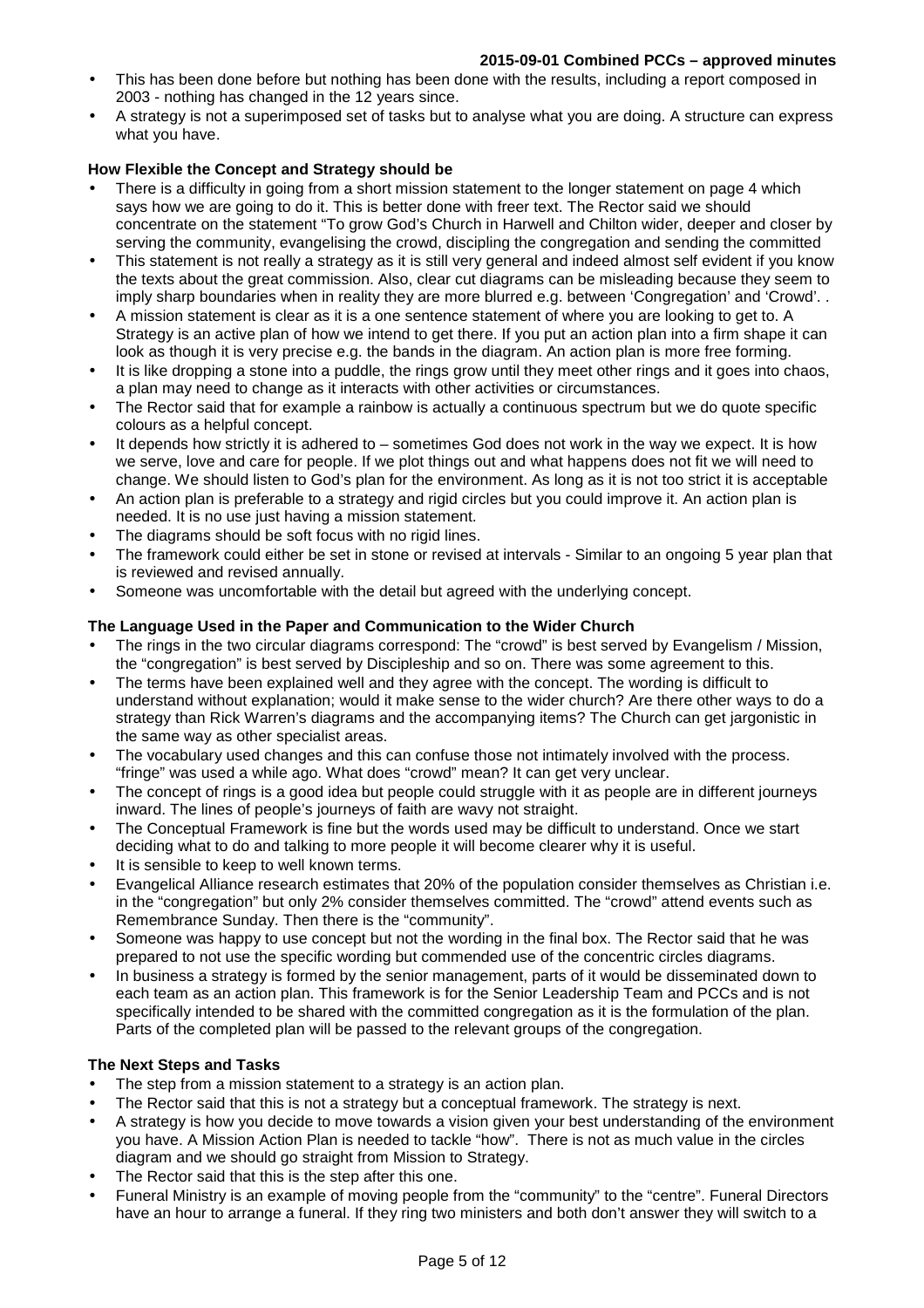secular cremation. Funerals held in church have a sermon and good follow up. If every church in the Diocese had an extra 2 funerals that could be an extra 30,000 attending and £180,000 in income fees There could be a local arrangement for Clergy to cover each other by having a central phone line. The Mission Action plan should be at the heart.

The Rector suggested that we use our discussion as an underlying framework to form a Strategy and Mission Action Plan. The Senior Leadership Team is using this conceptual framework already. If the framework is useful we will continue using it, if not we will stop. It is a tool for the SLT and PCCs. It is not secret but is not intended for "front door" communication. He concluded by saying that there seemed to be general agreement to use these terms and model. **No Objections.** 

# **B 1 Children, Youth and Families**

Paper H refers: An update on the previous quarter and developments pending for the next quarter.

The Children and Families Worker circulated paper copies of this paper immediately prior to the meeting. He talked through the various aspects and answered questions including:

The CFW said that the update section in this paper is the previous quarter's plans (as considered at the June meeting) updated with the progress so far. He ha added new developments pending section. Items coloured green are completed, yellow items are in progress and red items were not done and carried forward.

### **B1.1 Update Report for Previous Quarter**

#### **Sunday Provision**

- Kids Church at St. Matthews (item 2b): This is in progress; it is good as a follow up to Holiday Club. There is more to do.
- Changing the crèche in St. Matthew's to a children's area (not in paper): This is being implemented, initial feedback is good.
- Grow and Promote YF (item 2d): Some of the leaders have moved away so this continued to the end of term and hopefully there will be progress in the coming term.

#### **Fledgelings**

The integration of the Fledgelings is on hold for the summer due to the leaders going away.

#### **Schools**

- A lot has been done. The Prayer Spaces (item b) were fantastic. There was a lot of positive feedback from all of the children, which is very encouraging. This is the first time this was run at Harwell and the staff are positive and it has been booked for next year.
- At Chilton there were negative comments from a couple of staff and parents. People are happy as long as it is benign. As this is making a difference people are not as keen. The situation needs prayer and diplomacy.
- Recruiting Paired Readers (Item c) for Harwell and Y club were mentioned.

#### **Community Events**

- The Family Service and Fun Day (item a) went well.
- Unfortunately nothing was done for Father's Day.
- Holiday Club was a big event and the main preoccupation for the end of last term. It was a resounding success and the PCC were involved. (See separate report below).

#### **Other Admin and Miscellaneous**

- The audit of registration data is outstanding.
- Peter has signed up with a text message service and gets a significantly higher response to texts than emails or other methods of update.

#### **B 1.2 Developments Pending for Next Quarter**

#### **Sunday Provision**

- Youth Fellowship (item 2c) will hopefully grow due to progression from the younger groups.
- Kids Church (item 2a) will hopefully grow due to new members from Holiday Club. Last Sunday there were more Pathfinder age children than Kids Church age children.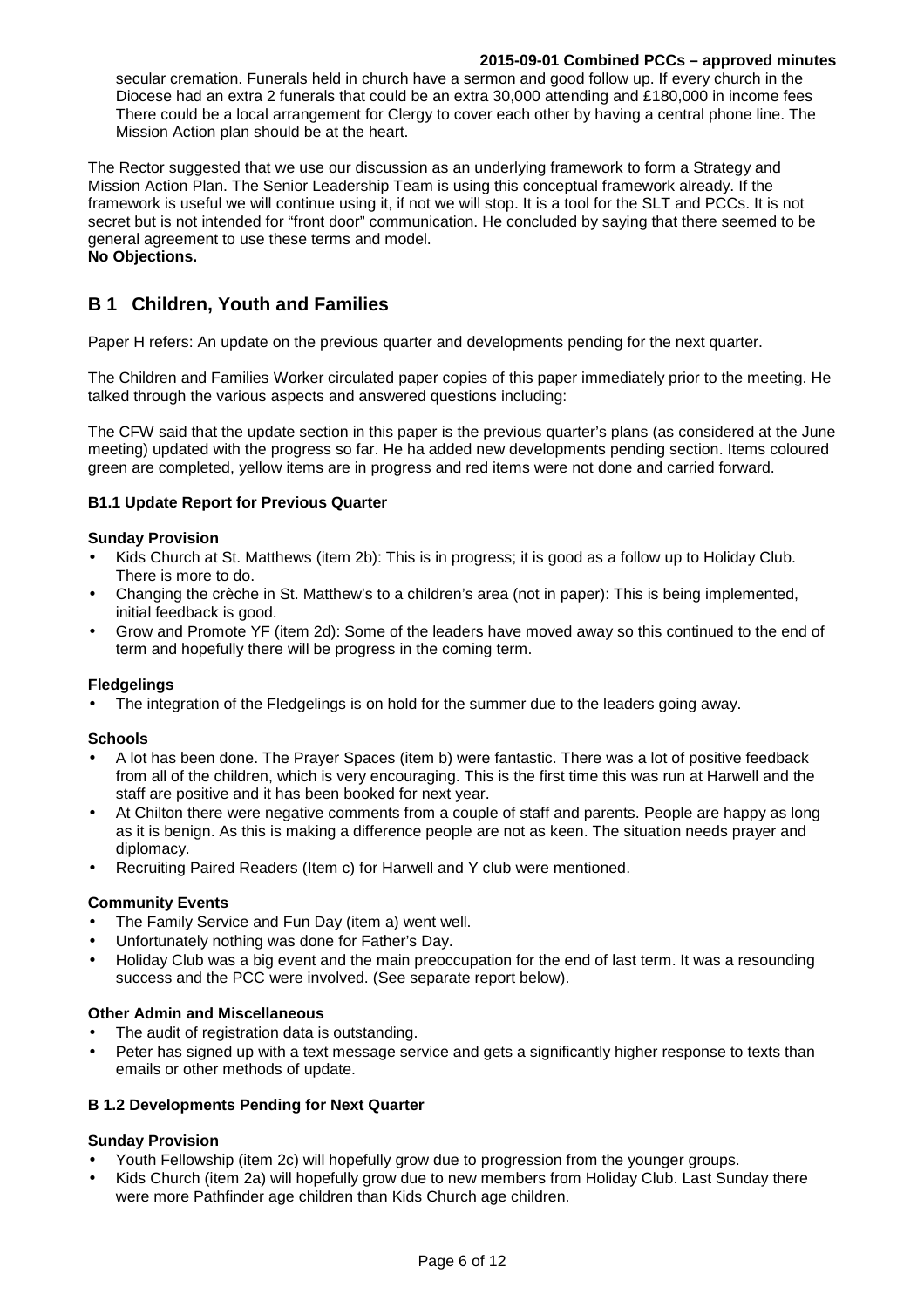## **Fledgelings**

• The CFW wants to have an integrated approach across the Benefice. It has a massive potential, it is the biggest "opt in" children's activity i.e. not like the schools, and a child may bring their parents. Getting people involved in Fledgelings can get them involved in the wider life of the church.

### **Schools**

- The assemblies were well received especially in Chilton where we integrate Church activities with School e.g. Advent Doors: rather than church members do a part of the story and people visit, the children write the stories they will hear at each house in school in religious education and art. The same could be done at Easter. There is more uptake from the parents when they hear and see their children's work.
- Y Club is planned to start at Harwell this term.

## **Community Events**

- The demographic missing from church is men and dads. The Alpha Male course is planned to run in the autumn term, it will have a short run in a pub and will be more conversation based.
- The CFW will try and do a lads or daughters and dads event.
- Harvest and Advent are coming up.

## **B 1.3 Holiday Club**

99 children attended. It was limited this year to children from these parishes from the 140 who registered. Those from other parishes were put on a waiting list. 68 people volunteered to help which is very exciting.

The value of this event is partly drawing people together. When church members work together it excites them as they are working for a mission. People helped for more time than they were initially committed to. It was good to see people using their skills such as administration, sport and teaching. 12 people who were not church members helped, they attended the team meetings with prayer and worship and were keen to help again. There were also 8 teenagers helping.

The Children and Families Worker sent a feedback survey to the parents after Holiday Club about the event and Our Church and the Community. He distributed sheets of the results and talked through some of them:

- A question asked parents to put in order of importance the reasons they sent their children to Holiday Club – some ranked "It provides helpful child care during work" highly but this is not a problem as we are providing a service. "It's free" was third highest though there was an opportunity to donate which a number did. "It has a Christian environment and content" was mostly ranked  $2<sup>nd</sup>$  to 4th. The highest ranked was "Because of the previous year's experience".
- Another question asked if their children would be interested in an After School Club run by the parishes, there were some yes, some maybe and some no.
- A further question asked if their child would attend a Sunday Morning Activity run by the parishes, there were a lot of "Maybe"s so we can follow this up.
- One of the Our Church and the Community questions was: "What do you think is the greatest need in this area?" There were a lot of interesting responses.
- The CFW read out the other general questions; he suggested the PCCs could discuss the responses on another date.

Discussion ensued:

- This was a good bit of sowing which we can water too many children do not hear the Gospel. The CFW said that the children's group leaders realised how big the gap in the children's knowledge of the bible is and how little they know. The Rector agreed that in his group he decided to do "fun" and a bit of bible.
- Churches in the Diocese are being encouraged to do children's work, it is important. There are 834 church schools in the Diocese and the education department is growing.
- A number of CPCC members congratulated the CFW on his efforts.
- The CFW said that it was a fantastic team effort from St. Matthews' and All Saints', a large number of people used their skills, some did a full week. Some took annual holiday and others child minded for their spouses so they could help.
- It was good to find out what the parents wanted too. On Great Western Park a lot of parents cannot afford holidays due to meeting their mortgage payments so take a week's holiday and attend as family groups giving church at the heart of the community.
- It is good to have helpers from the wider community as well as the church, even if some do not follow up their link with the church immediately. It sows seeds as we are supposed to do.
- The CFW said that he did not tone down the Christian content for the non church /"crowd" helpers.

The Rector said that the CFW is now one year in to his employment. He led a big team to run the Holiday Club, he and his family put in a lot of effort, well done it is a good start.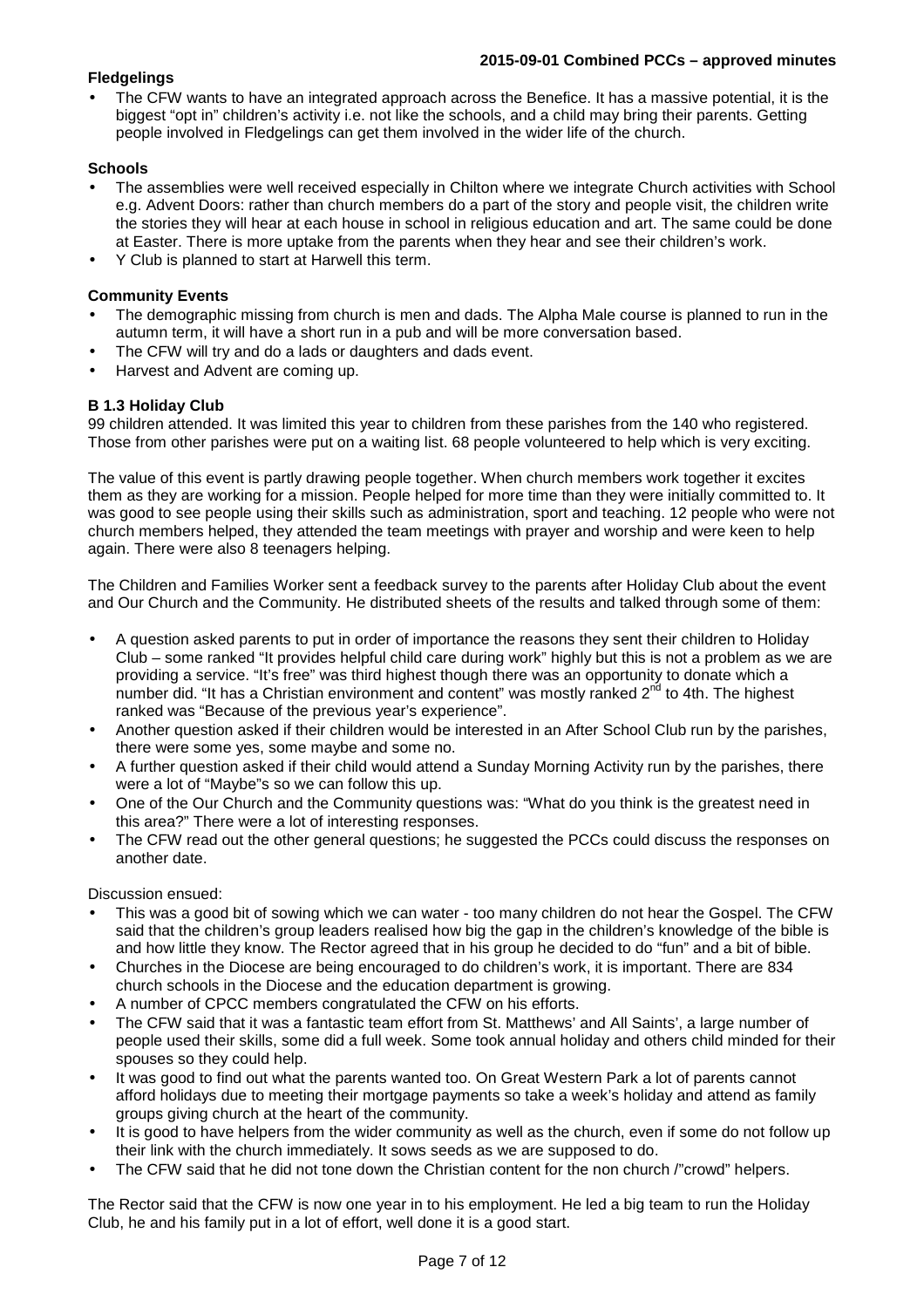The CFW said that he put forward his proposals for Children and Families work at last November's Combined PCC meeting and he will give an annual review of these at this November's meeting.

# **B 2 Evangelism and Discipleship of Adults**

## **B 2.1 Home Groups**

Jean Barton reported:

There was due to be a home group leader's meeting in July but people could not make the date. It is an interesting phase, there is a lot going on but with dates clashing some people find it difficult to attend regularly. We are getting there with the groups, 75 to 80 are involved. There will possibly be a get-together in October or November for all home group attendees.

### **B 2.2 Marriage Course**

Jean Barton reported and answered questions:

There will be a marriage course this Saturday with all 8 sessions in one day. Jude and Jerry Burbage, Pam Rolls and Peter Barton are helping, there will be 4 couples attending and she is looking forward to it.

The four couples are soon to be married and are now living together. A course for those married already will be run next year possibly in the evening as a weekly course.

## **B 2.3 Alpha Course**

The Rector reported: There have been 4 extra sessions and one to go. It has been very good.

- 2 people attended from the start to the end and can feed into a nurturing group, e.g. a home group or the Science and Faith group.
- 1 person is interested in doing the CAP money course
- 1 person has moved away.

The Rector thanked all who helped. The next Alpha course will have a focus on men hence the CFW calling it "Alpha Male". It will be at a pub, the Benefice may subsidise the cost of a meal. The pub is happy with this. It will be condensed to 6 weeks with possibly a men's group to follow it. It was predominantly women attending the last course, so possibly the course following "Alpha Male" will be "Alpha Woman".

### **B 2.4 Responding to Poverty**

### **B 2.4.1 Christians Against Poverty (CAP) Money Courses**

Paper C refers: Report on the course that has been run, upcoming courses and publicity.

The Rector said that a group of people had been trained to run the courses.

Naomi Gibson reported:

She listed who had been trained. No one has signed up for the courses yet but it is the end of the holidays. Liz Roberts is trying to get it publicised in the Job Centre. Lizi Bowerman will give talks in both churches in the next couple of weeks.

Lizi Bowerman encouraged everyone to think of people to attend or attend themselves. It is to prevent people getting into debt, to teach a life skill not taught at school or handed down by parents.

There was a positive comment about the "Countdown to Christmas" strapline, it does not mention poverty or debt.

#### **B 2.4.2 Community Bank**

Lizi Bowerman reported:

This is launching in September even though the Councillor backing it was not re-elected. She has not attended all of the meetings but keeps informed via email.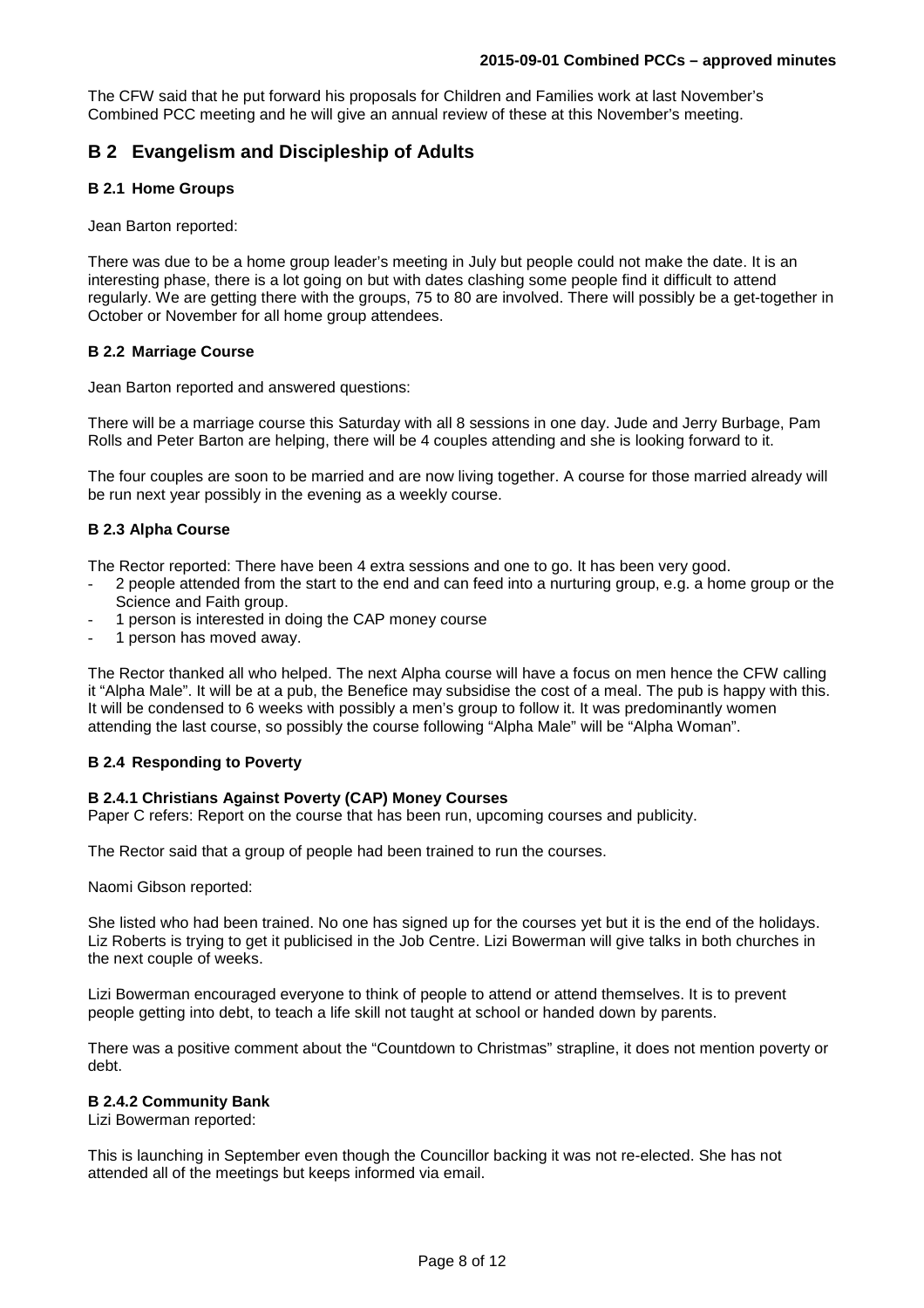The Rector said that Churches Together is supporting it as there has not been any financial contribution. Lizi Bowerman said that there is a mixed Steering Group backed by the Town Council. The Steering Group and governing body are drawn from lots of community groups, so there is a wide background underpinning it.

The Rector said that this could be put back on the agenda if there is a requirement for support.

#### **B 2.4.3 CAP Debt Help Centre**

No Report.

#### **B 2.4.4 Didcot Emergency Food Bank**

No report.

# **B 3 Pastoral Care**

The Secretary read the following report on behalf of Rev. Pam Rolls:

Pastoral care is an ongoing ministry and it is not easy to list lots of points in a report. We have gained a couple of new people in the Harwell team but we could do with more help with visiting as we have lost dear Pat Connolly, and Joan is out of action for the moment following her hip replacement.

I think the other thing is to highlight the Generation Gold service for people of retirement years which Jan Radford and I will be leading on Monday 14 September at 2.30pm at All Saints' Chilton. The short service will be followed by tea and cake. If anyone would like assistance with lifts, I'd be pleased to hear from them and make the necessary arrangements.

This will be our second Generation Gold service following on from the service held in June and hosted by Harwell Evergreens. Our aim is to make the services accessible to people who don't normally come to church as well as to those who worship with us regularly. There is some gentle evangelism and an opportunity to think about important things in life. We hope that the services will also give the opportunity for people to make new friends. Loneliness and isolation can loom large in the lives of elderly people, amongst others, so we hope and pray that these services will be helpful on a number of levels.

Discussion ensued:

It was asked if there would be posters or other publicity for these services. Jan Radford said that they were planning to do this for future services but not for this one, it will just be in the newsletter. They are hoping that people who do not normally attend church will attend this service.

It was suggested that there is a flier in the Broadsheet as well as a small article. This should be publicised more or the Broadsheet deliverers could deliver that sheet to the target audience.

# **B 4 World Mission**

Helen Brook reported:

The World Mission Group has not met. The budget has been agreed, and in the next few months they will know who is being supported and decide how to promote them. There will be another update on this at the next meeting.

The Mission Prayer Group has met a couple of times but members are finding it difficult to meet and others have moved away so it may come to an end. A tea and cake get together will be organised.

# **B 5 Worship Services**

#### **B 5.1 Possible Change to Services at All Saint's**

The Rector reported:

It is planned to hold a couple of focus groups on the principles and details of the two types of service that the Chilton PCC has agreed to trial. They are working towards having a traditional service at 9am and a contemporary style service at 10.30am.

# **C Facilitation and Partnership**

# **C 1 Communications and Operations**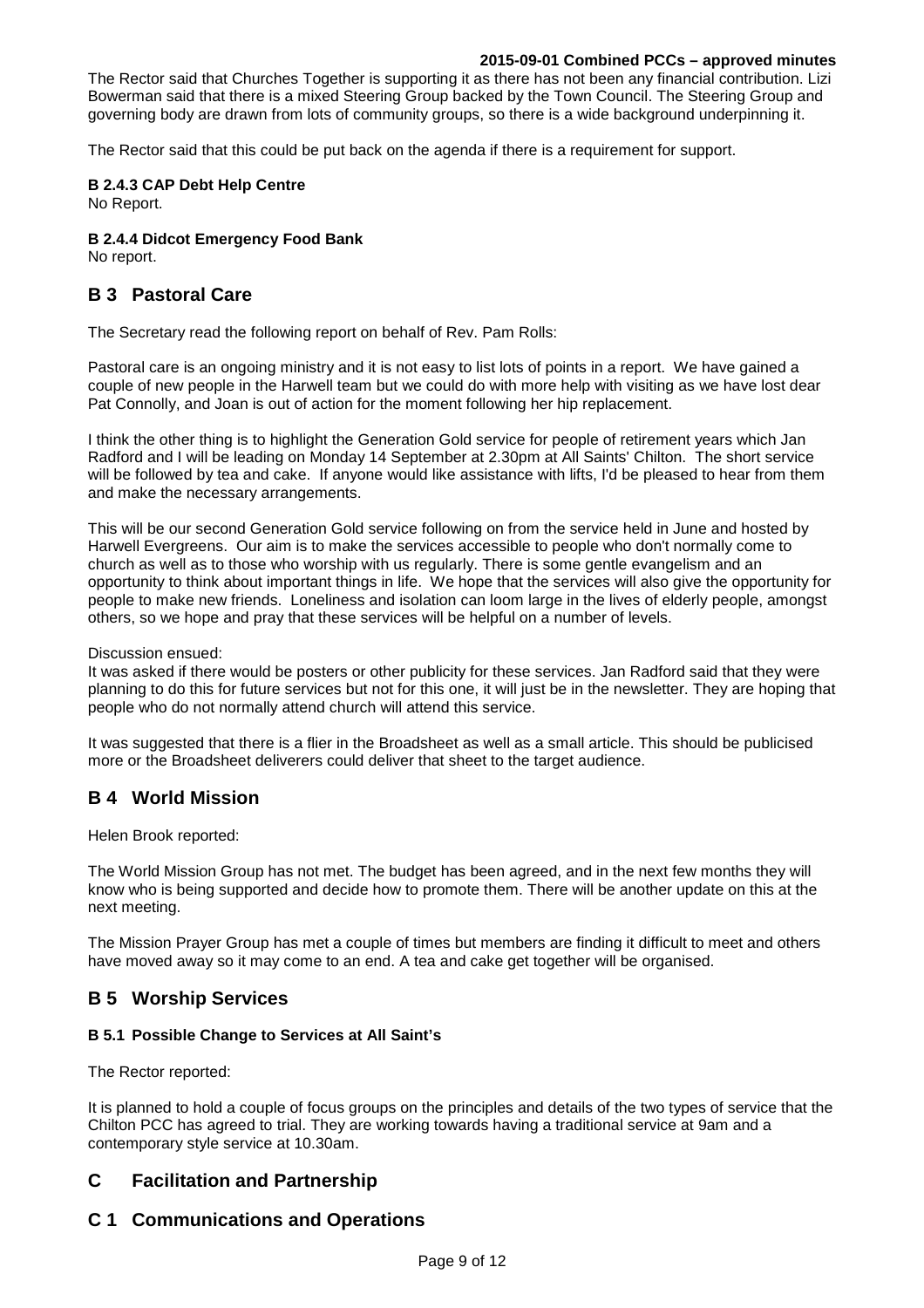### **C 1.1 Progress Report**

Paper D refers: Communications Report September 2015 including progress since the last meeting. Paper E refers: Broadsheet Deliver's meeting report 2015

The Rector reported on behalf of Vicky Johnston:

Paper E contains comments from the meeting, not recommendations. The Rector and Vicky Johnston will liaise over changes to the website to give provision for mobile viewing and for the storage of storage DBS checked people safeguarding data.

The Rector asked if the meeting agreed with Vicky Johnston's enrolment on the St. John's Nottingham distance learning course "The Work of the Church Administrator" at a cost of £260 over roughly 2 years. He said that this was a useful course and it was not a lot of money for the time. **No Objections.** 

### **C 2 Stewardship and Finances**

#### **C 2.1 Stewardship Report and CFW Funding**

The Secretary read the following report on behalf of Stuart Gibson:

The Stewardship committee has not met so there is nothing to report. Peter Barclay Watt has made an application in respect of Diocesan Funding available via the Deanery for the CFW. Stuart Gibson thinks the outcome of the application will be known in late September.

The Rector said that the Stewardship Group's focus is on raising money and it is made up of both PCC's Financial Committees. We do need to raise money for general outgoings and Phase B fundraising for the Children and Families' Worker.

Discussion ensued:

- There was an appeal for funds recently in the Notice Sheet to make the Church Website mobile friendly. There has been a comment that the Benefice should complete one project before starting another - e.g. the path to Chilton Church is not complete. There will be overlap of projects but we need to communicate what the progress is on one project we are fundraising for when another project comes in that fundraising is also required for.
- The Rector said that he knows there is overlap.
- The point is communications; the reality is there is overlap on the whole portfolio of projects being run in the Benefice.
- Progress reports could be issued.
- Some people find it hard to understand how a new project can be started when both Parishes appear to be in debt.
- The Rector said that in discussion with the Treasurers it was stated that there has been a good response to specific projects e.g. the photocopier rather than general fundraising. There was agreement to this.
- It was stated that Peter Barclay-Watt had informed the Harwell PCC that a couple of regular significant donors were no longer in a position to give and the shortfall had not been made up.
- The Rector said that it was part of the pattern of discipleship to grow giving. We should try not to lose people's interest by constant appeals but we do need to keep this at the forefront.

# **C 3 Safeguarding**

The Rector said that there was a big focus on this at the last meeting. Annual reviews of safeguarding policies and ongoing Safeguarding matters are the responsibility of this committee. A couple of matters arising from last month are in hand.

# **C 4 Staffing and Leadership**

The Rector reported:

There have been no significant changes in paid staff, and the Senior Leadership Team has been stable for a while. He is in discussion with Pam Rolls about who might be in a possible new position: a co-ordinator of prayer life – a Prayer Secretary or Champion.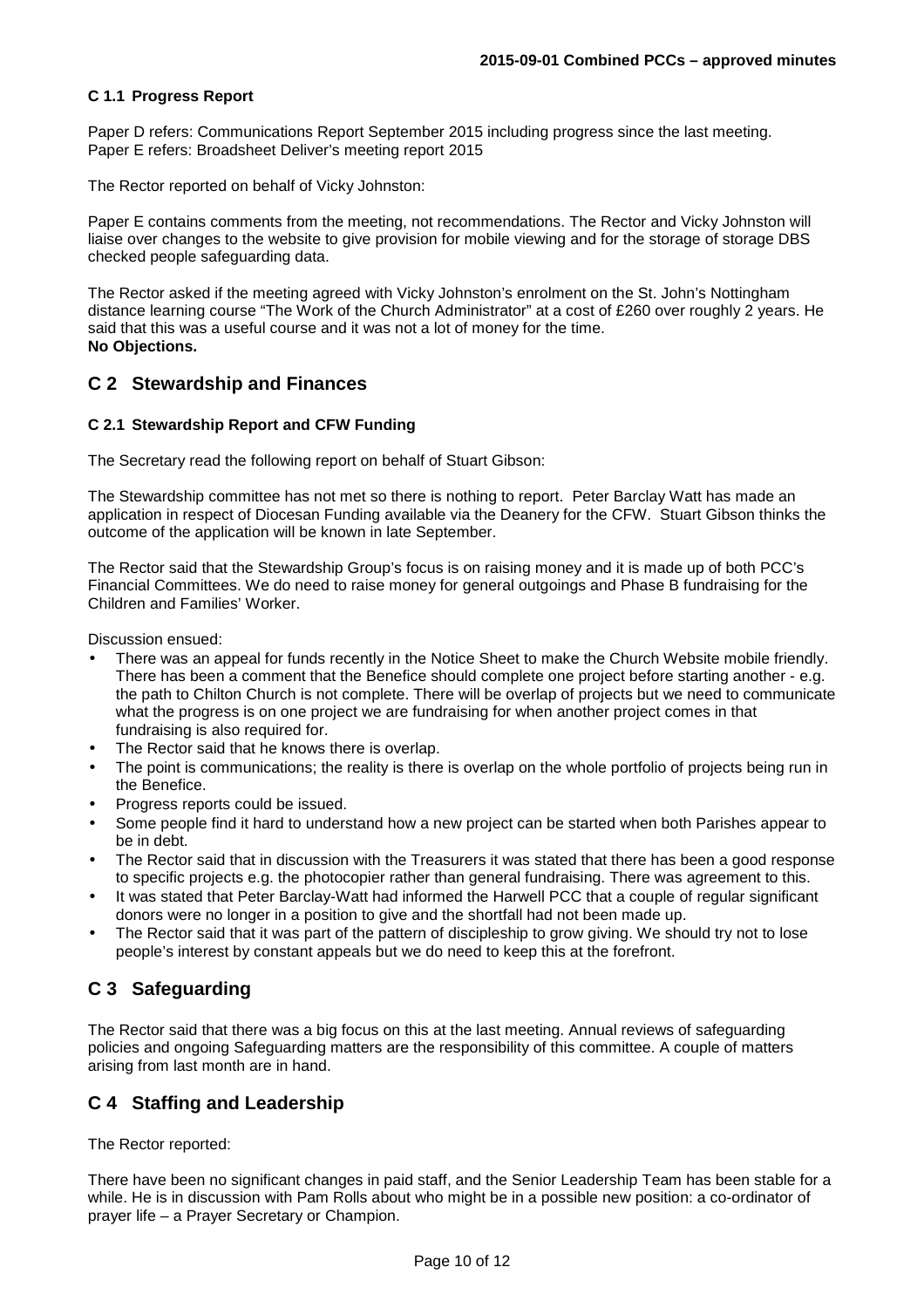# **C 5 Terms of Reference of Sub Committees**

## **C 5.1 Progress on Modified Terms of Reference**

The Rector reported:

He had made changes to the wording of these documents before the last meeting to cover the Senior Leadership Team and sleeping committees. They are on the Web Site. He asked if discussion and approval of the documents could be deferred to the next meeting. **No Objections.** 

# **C 6 Wider Church**

#### **C 6.1 Deanery and Great Western Park**

No Report

#### **C 6.2 Deanery Synod Update and Deanery and Parish Share 2016**

Paper G refers: Parish Share Briefing Paper on Deanery Budget and Benefice Contributions.

The Rector said that this was a consultation on a request from George Curtis, Deanery Treasurer and Secretary, received by Jane Woolley.

There is a summary in paper G: How the Diocese spends its money, how the share is allocated to the Deanery then to the Benefices including Harwell and Chilton. George Curtis is encouraging all of the Deanery to pay its way including an increase as the Deanery (Allocation is increasing to cover a historic underpayment.

There was discussion last year of the principle of 1/8 share in proportion to the number of stipendiary posts. This was cancelled as it was felt to place an unreasonable burden on a couple of parishes.

It is now in a different form which is less favourable to Harwell and Chilton and means we are being asked for a bigger increase of 5.7%. There are possibly errors in the calculation but it is the latest available figure.

Gordon Gill said that the figures are being reviewed. The Parish share includes stipends, mission and support. The Bishop and Area Dean have both changed in recent years. A NSM Curate has been given a stipendiary post so there are now 8 clergy.

There has been agreement that the Benefice should get an 'increase holiday' i.e. pay the same amount while the figures are recalculated. Gordon Gill can put the case that our priority is to keep the Children and Families Worker if required.

A number of Churches in the Deanery are looking at World Mission giving and routing it to Mission in the Deanery as they consider mission in the local community as part of World Mission i.e. they use some of their World Mission budget to pay part of their parish share. There are some churches that give a lot to World Mission but are not meeting their parish share.

It was asked if the 5.7% increase has dropped to nothing. Gordon Gill agreed but we can pay more. This Benefice and Churn Benefice pay considerably more than their costs.

The Rector said that each church is expected to cover its direct costs. Support and "Church of the Future" costs are allocated to each Benefice on ability to pay. Our ability to pay is assessed as better than other local benefices. It is calculated on the number on the electoral role, Sunday attendance and Experian rating, but this is under criticism, hence the previous "divide by 8" formula.

The Rector said that the latest figure is no increase in share. If an increase is in fact requested are we prepared to consider it? Budget and finances are not the responsibility of the Combined PCC and they are considered in January. George Curtis has asked us to raise this in PCCs But there is no meeting until after a reply is required.

Discussion Ensued: